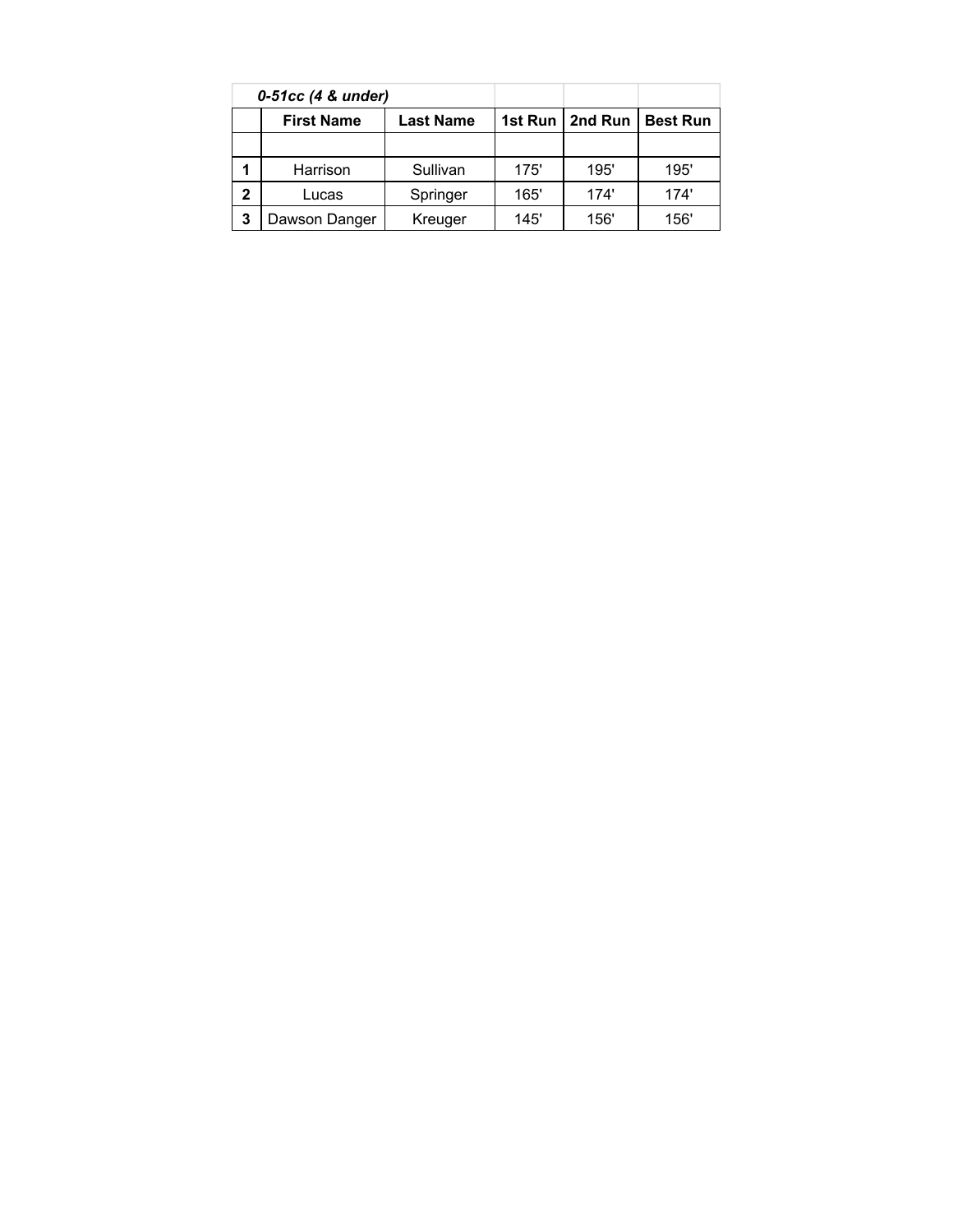|              | 0-51cc (7 & under) |                  |         |         |                 |
|--------------|--------------------|------------------|---------|---------|-----------------|
|              | <b>First Name</b>  | <b>Last Name</b> | 1st Run | 2nd Run | <b>Best Run</b> |
|              |                    |                  |         |         |                 |
| 1            | Vinney             | Calia            | 213'    | 249'    | 249'            |
| $\mathbf{2}$ | Daniel             | Harmon           | 189'    | 237'    | 237'            |
| 3            | <b>Blake</b>       | Stoneham         | 222'    | 234'    | 234'            |
| 4            | Colton             | Cowen            | 234'    | 216'    | 234'            |
| 5            | Troy               | Marchion         | 189'    | 228'    | 228'            |
| 6            | Camila             | Andrade          | 219'    | 189'    | 219'            |
| 7            | <b>Bentley</b>     | <b>Booker</b>    | 207'    | 216'    | 216'            |
| 8            | Harrison           | Sullivan         | 177'    | 159'    | 177'            |
| 9            | Ireland            | Larraburu        | 126'    | 177'    | 177'            |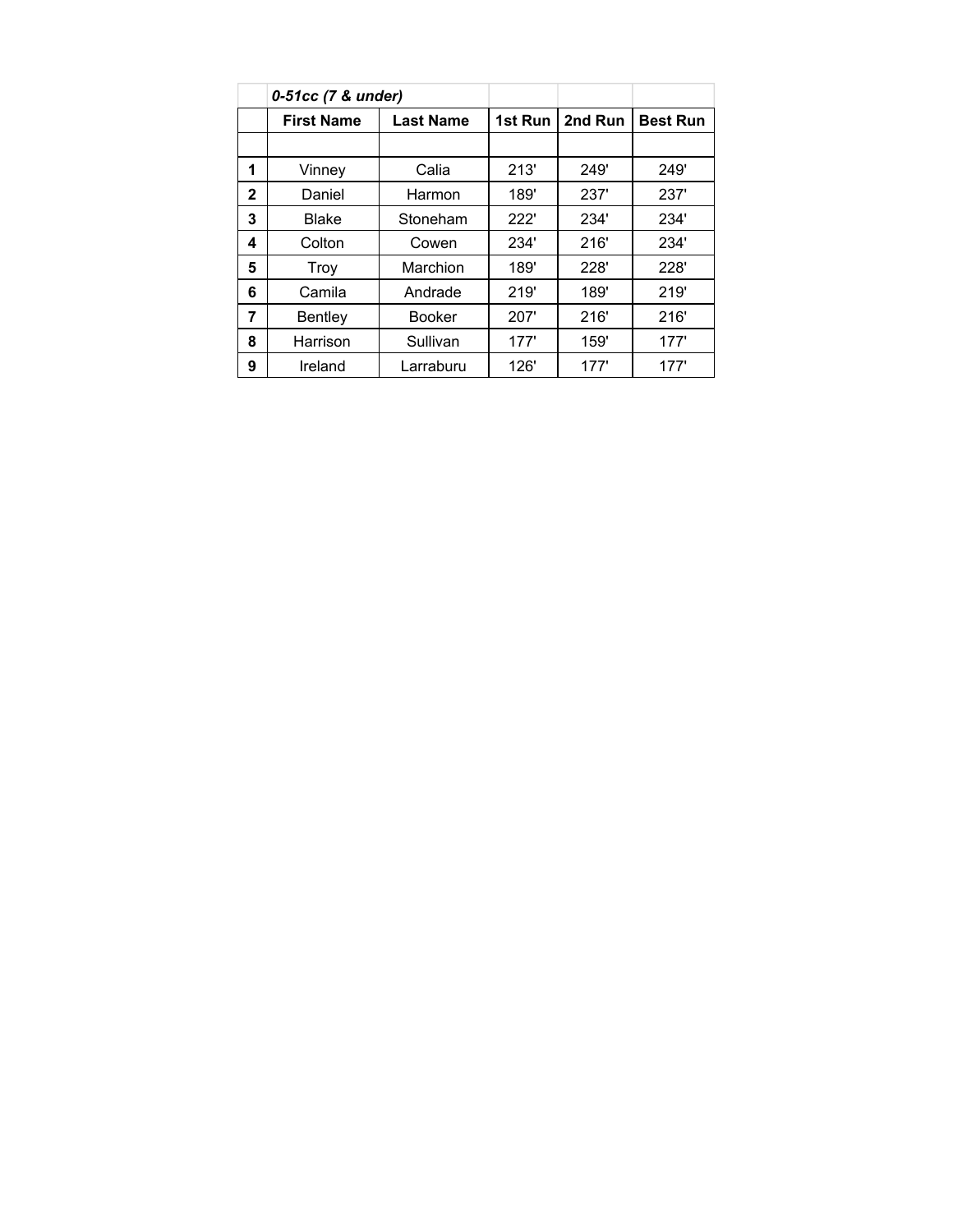|   | 0-65cc Stock      |                  |         |         |                 |
|---|-------------------|------------------|---------|---------|-----------------|
|   | <b>First Name</b> | <b>Last Name</b> | 1st Run | 2nd Run | <b>Best Run</b> |
| 1 | Colten            | Mauldin          | 303'    | 339'    | 339'            |
| 2 | Ashton            | Snyder           | 300'    | 336'    | 336'            |
| 3 | Dawson            | Gondola          | 330'    | 270'    | 330'            |
| 4 | Jett              | Katarzy          | 309'    | 306'    | 309'            |
| 5 | Kacey             | <b>Byrkit</b>    | 294'    | 297'    | 297'            |
| 6 | Lane              | Amato            | 282'    | 291'    | 291'            |
| 7 | Aiden             | Freitas          | 252'    | 270'    | 270'            |
| 8 | Anthony           | Rodriguez        | 234'    | 205'    | 234'            |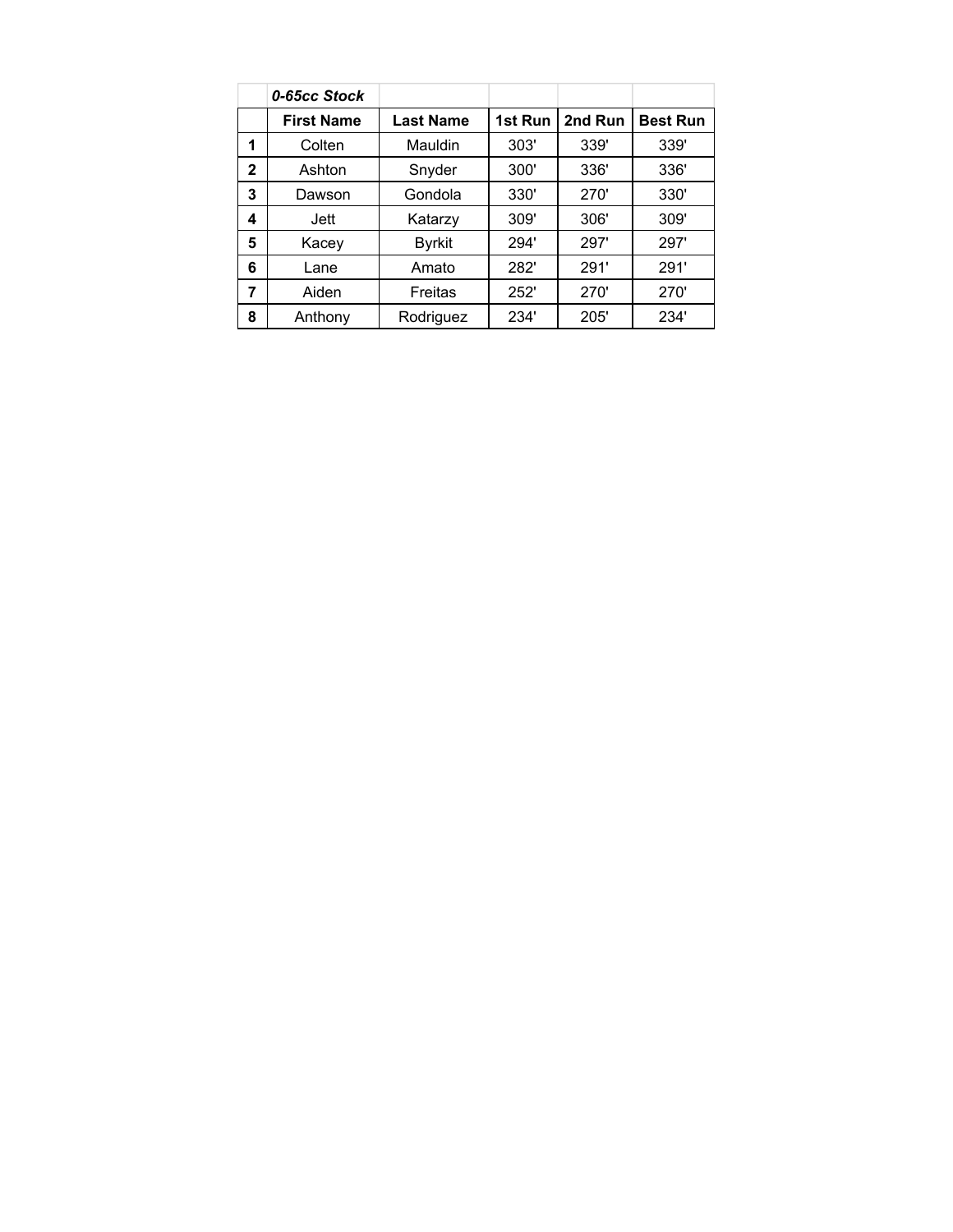|                | 79-112cc Stock    |                  |         |         |                 |
|----------------|-------------------|------------------|---------|---------|-----------------|
|                | <b>First Name</b> | <b>Last Name</b> | 1st Run | 2nd Run | <b>Best Run</b> |
| 1              | AJ                | Nicolson         | 15.45   | 414'    | 15.45           |
| $\mathbf{2}$   | Jacob             | Sawyer           | 447'    | 18.06   | 18.06           |
| 3              | Tyler             | Wallace          | 423'    | 306'    | 423'            |
| 4              | Henry             | <b>Hutchins</b>  | 336'    | 318'    | 336'            |
| 5              | David             | Springer         | 330'    | 285'    | 330'            |
| 6              | Akoni             | <b>Norato</b>    | 279'    | 303'    | 303'            |
| $\overline{7}$ | Darius            | <b>Visbeck</b>   | 291'    | 294'    | 294'            |
| 8              | Nyla              | Calia            | 291'    | 261'    | 291'            |
| 9              | Cierra            | Mauldin          | 267'    | 276'    | 276'            |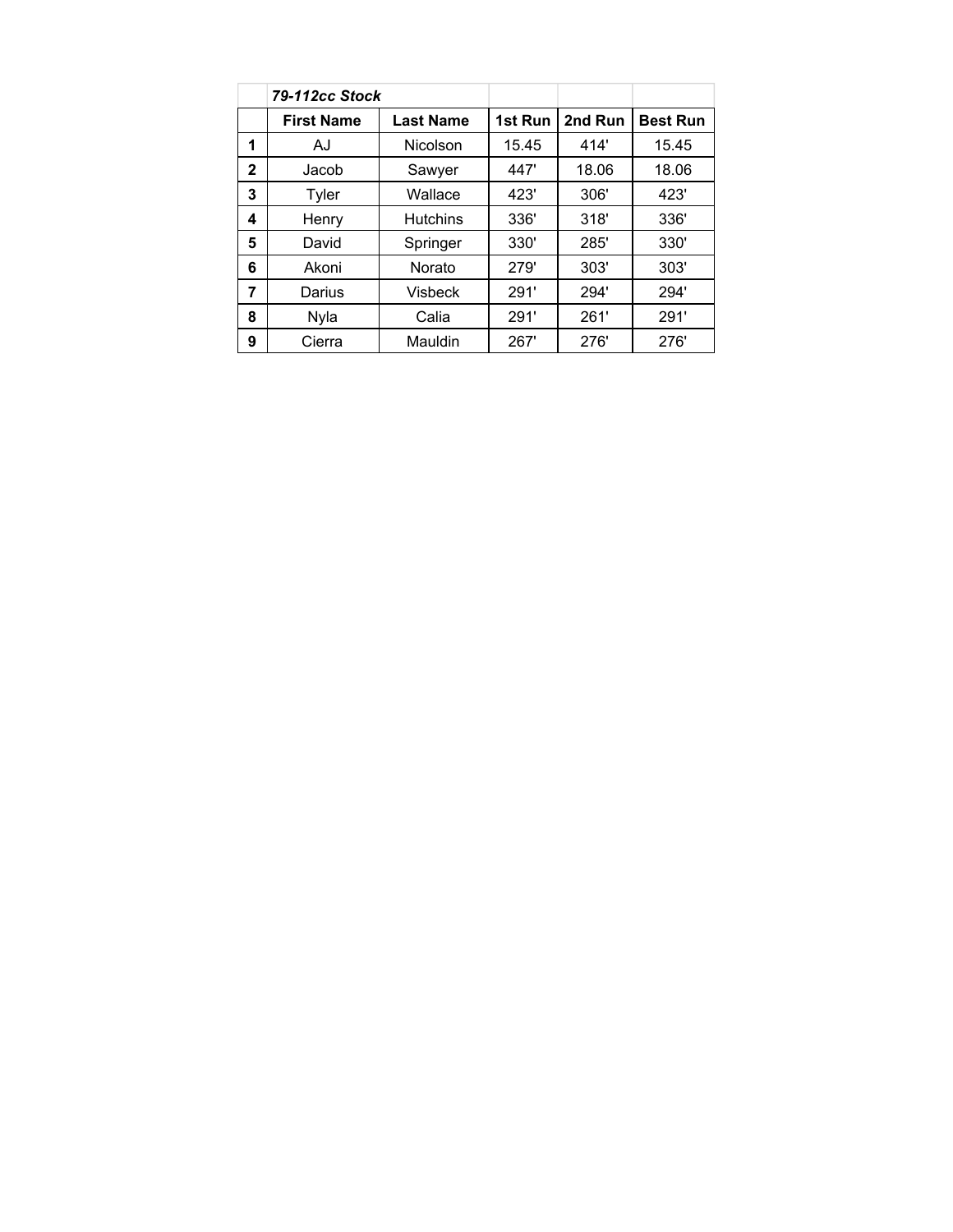|              | 75-150cc Stock    |                  |         |         |                 |
|--------------|-------------------|------------------|---------|---------|-----------------|
|              | <b>First Name</b> | <b>Last Name</b> | 1st Run | 2nd Run | <b>Best Run</b> |
| 1            | Ryder             | Horen            | 408'    | 279'    | 408'            |
| $\mathbf{2}$ | Lane              | Amato            | 279     | 267     | 279             |
| 3            | Ryder             | Duncan           | 267'    | 276'    | 276'            |
| 4            | Silas             | Knight           | 273     | 252     | 273             |
| 5            | Blake             | Stoneham         | 267'    | 252'    | 267'            |
| 6            | Aphrodite         | Manolas          | 252'    | 237'    | 252'            |
| 7            | Adrianna          | Perez            | 237     | mec.    | 237             |
| 8            | Dario             | Maestes          | 189     | 216     | 216             |
| 9            | Bentley           | Boozer           | 206'    | 204'    | 206'            |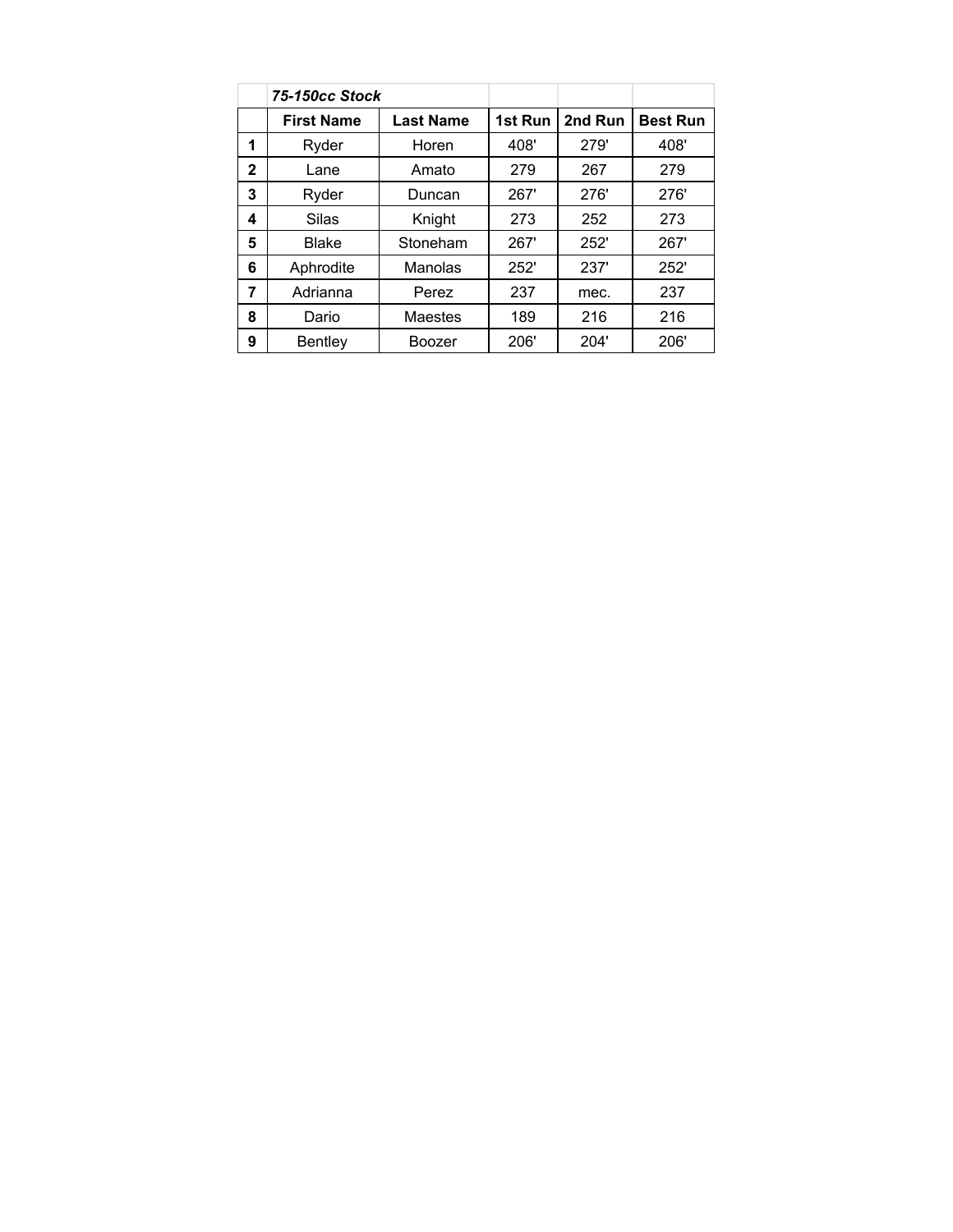|              | 0-550cc Women Stock |                  |       |                   |                 |
|--------------|---------------------|------------------|-------|-------------------|-----------------|
|              | <b>First Name</b>   | <b>Last Name</b> |       | 1st Run   2nd Run | <b>Best Run</b> |
|              | Morgan              | <b>Burbach</b>   | 13.54 | 11.85             | 11.85           |
| $\mathbf{2}$ | <b>Natalie</b>      | Saylor           | 210   | 12.86             | 12.86           |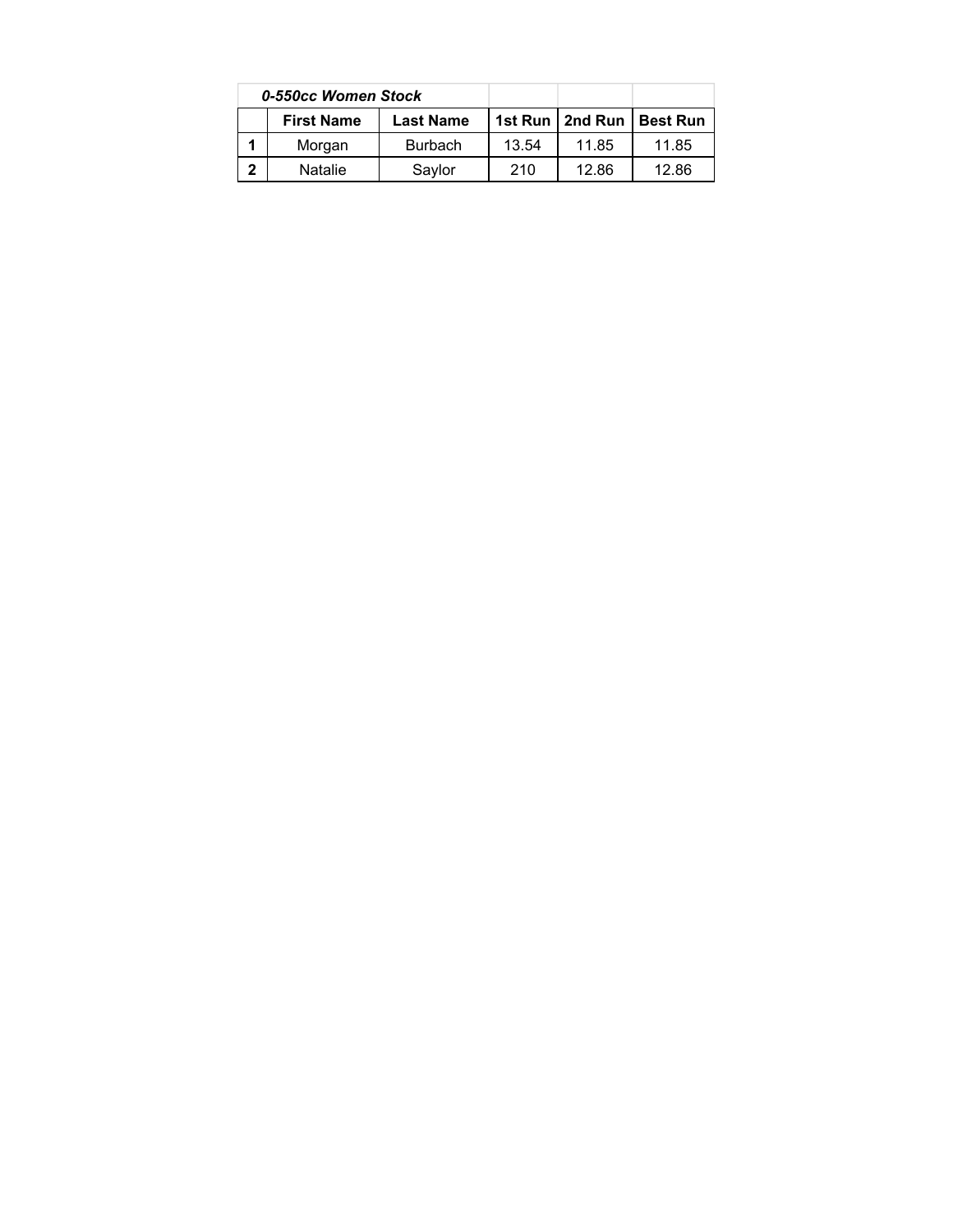| 125cc-250cc Stock |                   |                  |         |         |                 |
|-------------------|-------------------|------------------|---------|---------|-----------------|
|                   | <b>First Name</b> | <b>Last Name</b> | 1st Run | 2nd Run | <b>Best Run</b> |
| 1                 | Eddie             | Eagleton         | 12.07   | 11.75   | 11.75           |
| $\overline{2}$    | Aydon             | Martinez         | 12.08   | 11.93   | 11.93           |
| 3                 | Austin            | <b>Stiles</b>    | 13.15   | 11.97   | 11.97           |
| 4                 | Anthony           | Sena-York        | 495     | 12.09   | 12.09           |
| 5                 | Frank             | Lakeman          | 12.28   | 14.01   | 12.28           |
| 6                 | Jacob             | Madriano         | 12.71   | 13.06   | 12.71           |
| 7                 | Natalie           | Saylor           | 12.61   | 12.96   | 12.96           |
| 8                 | Pat               | Prior            | 291     | 13.04   | 13.04           |
| 9                 | <b>Blake</b>      | Dillingham       | 318     | 13.26   | 13.26           |
| 10                | Cody              | Thinger          | 15.11   | 13.45   | 13.45           |
| 11                | Samuel            | <b>Burbach</b>   | 447     | 14.80   | 14.80           |
| 12                | <b>Brody</b>      | Madriano         | 17.24   | 15.89   | 15.89           |
| 13                | Justin            | Nelson           | 16.66   | 15.89   | 15.89           |
| 14                | <b>Nick</b>       | <b>Bradley</b>   | 19.77   | 16.83   | 16.83           |
| 15                | Danny             | <b>Brady</b>     | 468     | 17.10   | 17.10           |
| 16                | Ronnie            | Rhoads           | 363     | 309     | 363             |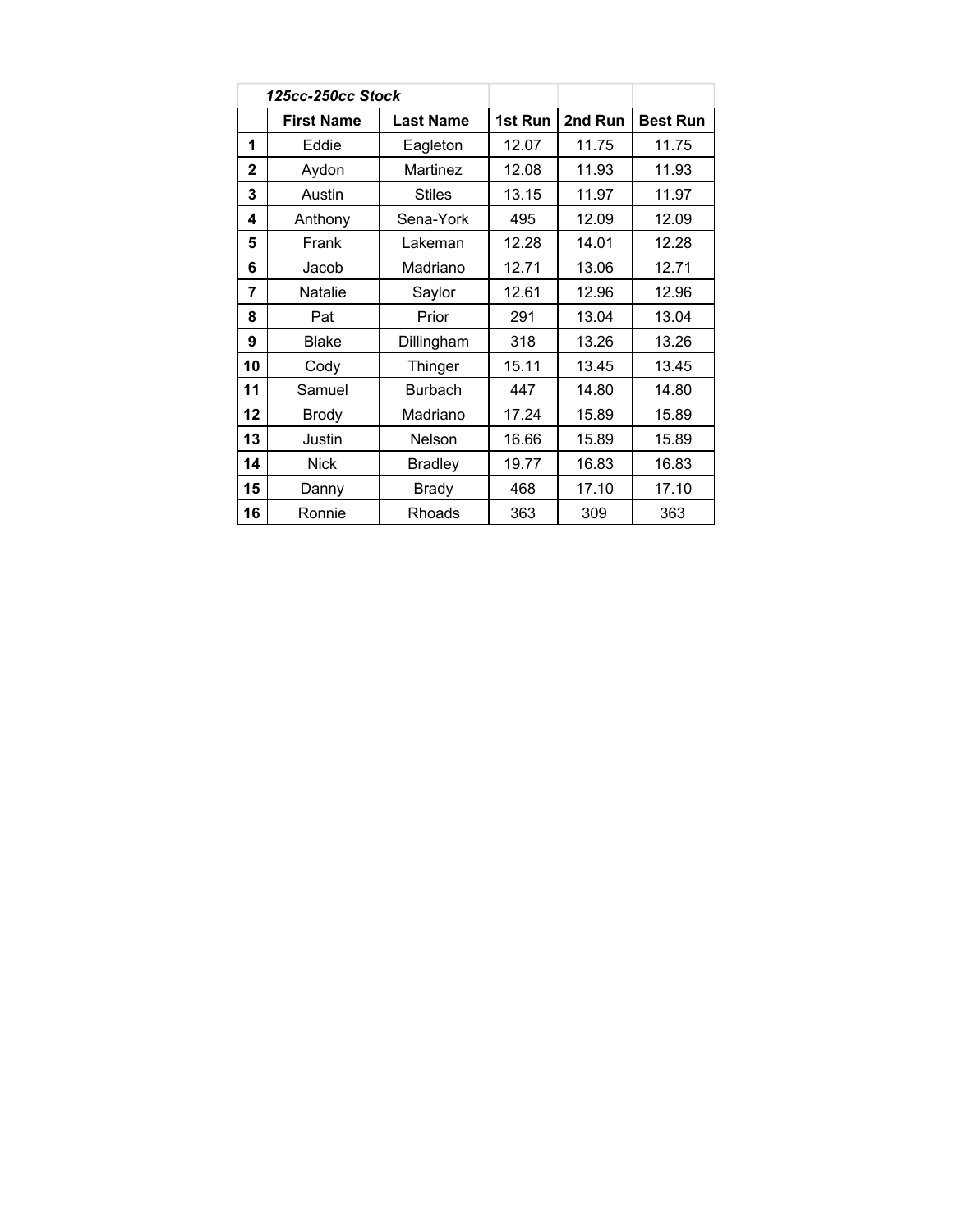|              | 251cc-650cc Stock |                  |         |         |                 |
|--------------|-------------------|------------------|---------|---------|-----------------|
|              | <b>First Name</b> | <b>Last Name</b> | 1st Run | 2nd Run | <b>Best Run</b> |
| 1            | William           | Wallace Jr.      | 10.76   | 10.31   | 10.31           |
| $\mathbf{2}$ | Cane              | Camarillo        | 11.12   | 10.56   | 10.56           |
| 3            | Alec              | Valles           | 11.23   | 10.88   | 10.88           |
| 4            | Dave              | Mifsud           | 11.68   | 11.08   | 11.08           |
| 5            | Richard           | Wilson           | 11.09   | 15.84   | 11.09           |
| 6            | <b>Travis</b>     | Zischka          | 13.57   | 11.29   | 11.29           |
| 7            | <b>Nick</b>       | <b>Bradley</b>   | 11.33   | 13.73   | 11.33           |
| 8            | Konstantinos      | Manolos          | 14.83   | 11.50   | 11.50           |
| 9            | Morgan            | <b>Burbach</b>   | 12.72   | 11.50   | 11.50           |
| 10           | Zachary           | Gaspar           | 14.42   | 11.54   | 11.54           |
| 11           | Darian            | Pacini           | 14.51   | 11.57   | 11.57           |
| 12           | Isaiah            | <b>Bartlett</b>  | 11.97   | 11.69   | 11.69           |
| 13           | Trever            | Roland           | 11.76   | 11.79   | 11.76           |
| 14           | Richard           | Knight           | 14.75   | 12.42   | 12.42           |
| 15           | Dan               | Spray            | 12.69   | 12.80   | 12.69           |
| 16           | Robert            | Farrow           | 15.62   | 12.70   | 12.70           |
| 17           | Dylan             | Lawler           | 13.96   | 12.73   | 12.73           |
| 18           | Austin            | <b>Hardwick</b>  | 15.19   | 13.17   | 13.17           |
| 19           | Joseph            | Gardner          | 13.81   | 13.65   | 13.65           |
| 20           | <b>Brian</b>      | Smith            | 13.87   | 14.32   | 13.87           |
| 21           | David             | Gondola          | 591'    | 14.49   | 14.49           |
| 22           | Danny             | Bawdon           | 14.60   | 14.93   | 14.60           |
| 23           | David             | Springer         | 14.92   | 14.67   | 14.67           |
| 24           | Daryl             | Norton           | 492'    | 20.36   | 20.36           |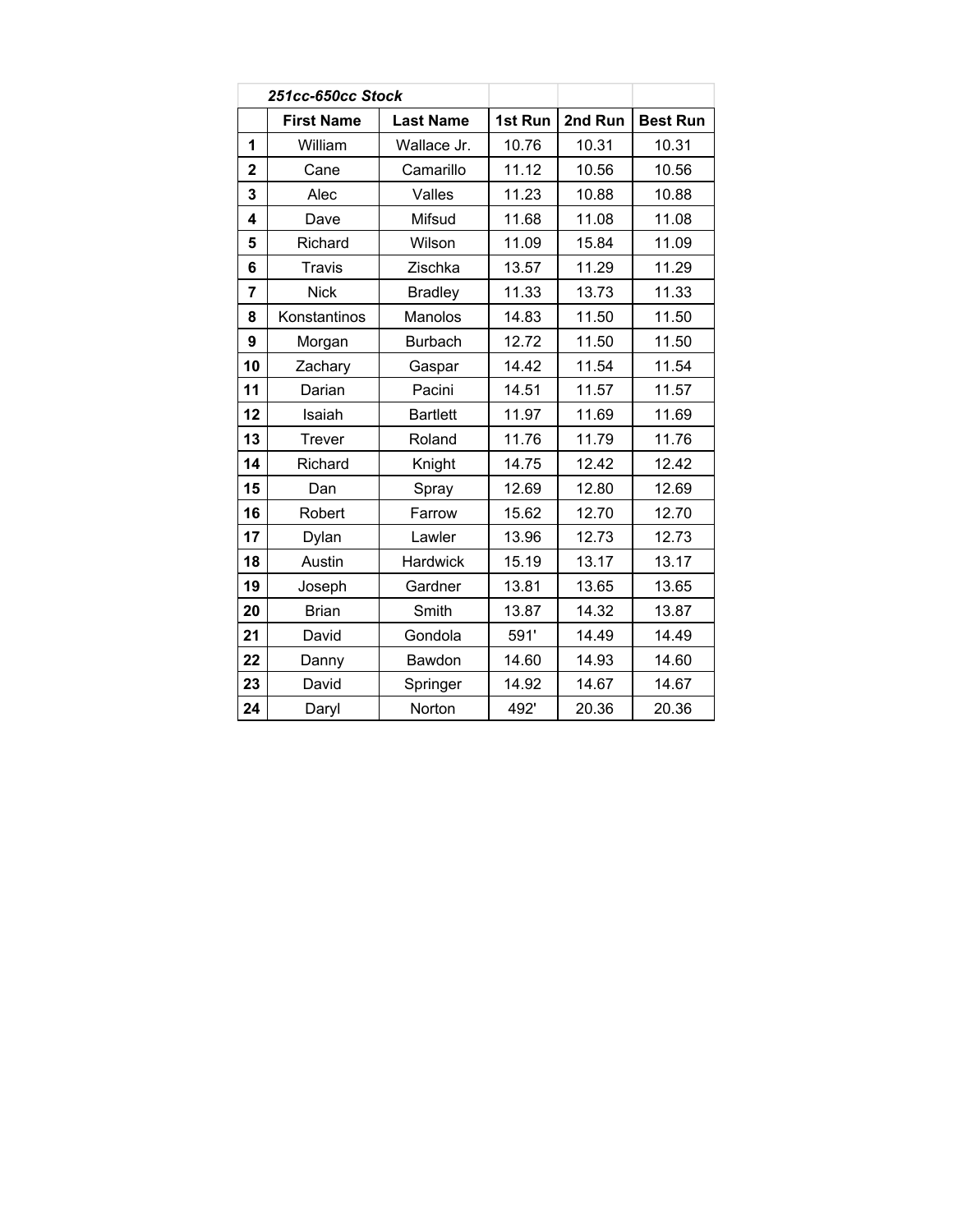|              | 0-65cc Extended   |                  |         |         |                 |
|--------------|-------------------|------------------|---------|---------|-----------------|
|              | <b>First Name</b> | <b>Last Name</b> | 1st Run | 2nd Run | <b>Best Run</b> |
|              | Dawson            | Gondola          | 366'    | 394'    | 394'            |
| $\mathbf{2}$ | Kaeson            | Shipman          | 345'    | 339'    | 345'            |
| 3            | Jett              | Katarzy          | 330'    | 306'    | 330'            |
| 4            | Kacey             | <b>Byrkit</b>    | 282'    | 303'    | 303'            |
| 5            | Aiden             | Freitas          | 282'    | 273'    | 282'            |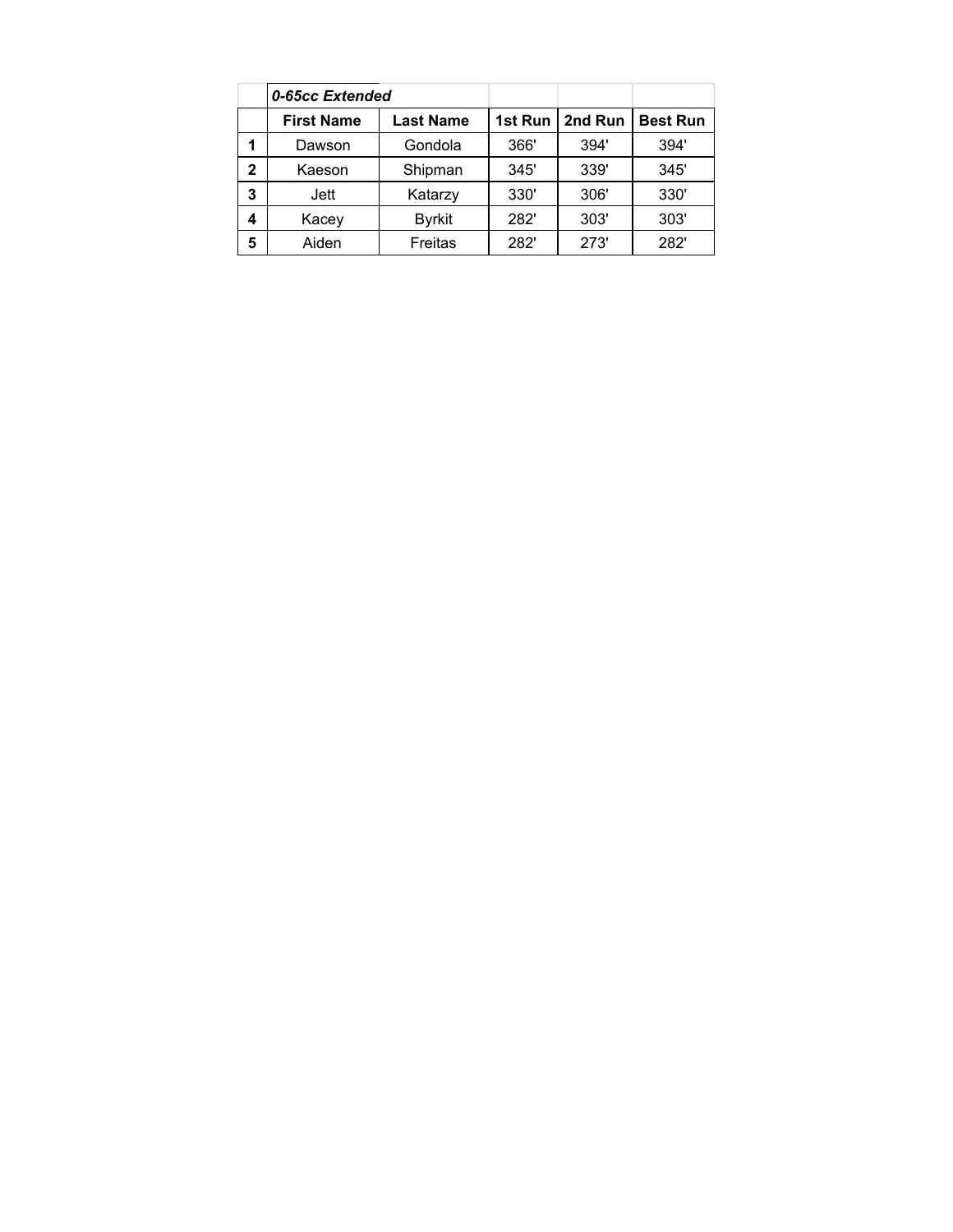|              | 79-112cc Extended |                  |         |         |                 |
|--------------|-------------------|------------------|---------|---------|-----------------|
|              | <b>First Name</b> | <b>Last Name</b> | 1st Run | 2nd Run | <b>Best Run</b> |
| 1            | Henry             | <b>Hutchins</b>  | 17.46   | 17.71   | 17.46           |
| $\mathbf{2}$ | Travis            | <b>Barros</b>    | 17.64   | 495     | 17.64           |
| 3            | Adriana           | <b>Maples</b>    | 26.08   | 28.73   | 26.08           |
| 4            | Kaeson            | Shipman          | 321     | 393     | 393             |
| 5            | Jett              | Katarzy          | 340     | 390     | 390             |
| 6            | Kacey             | <b>Byrkit</b>    | 304     | 300     | 304             |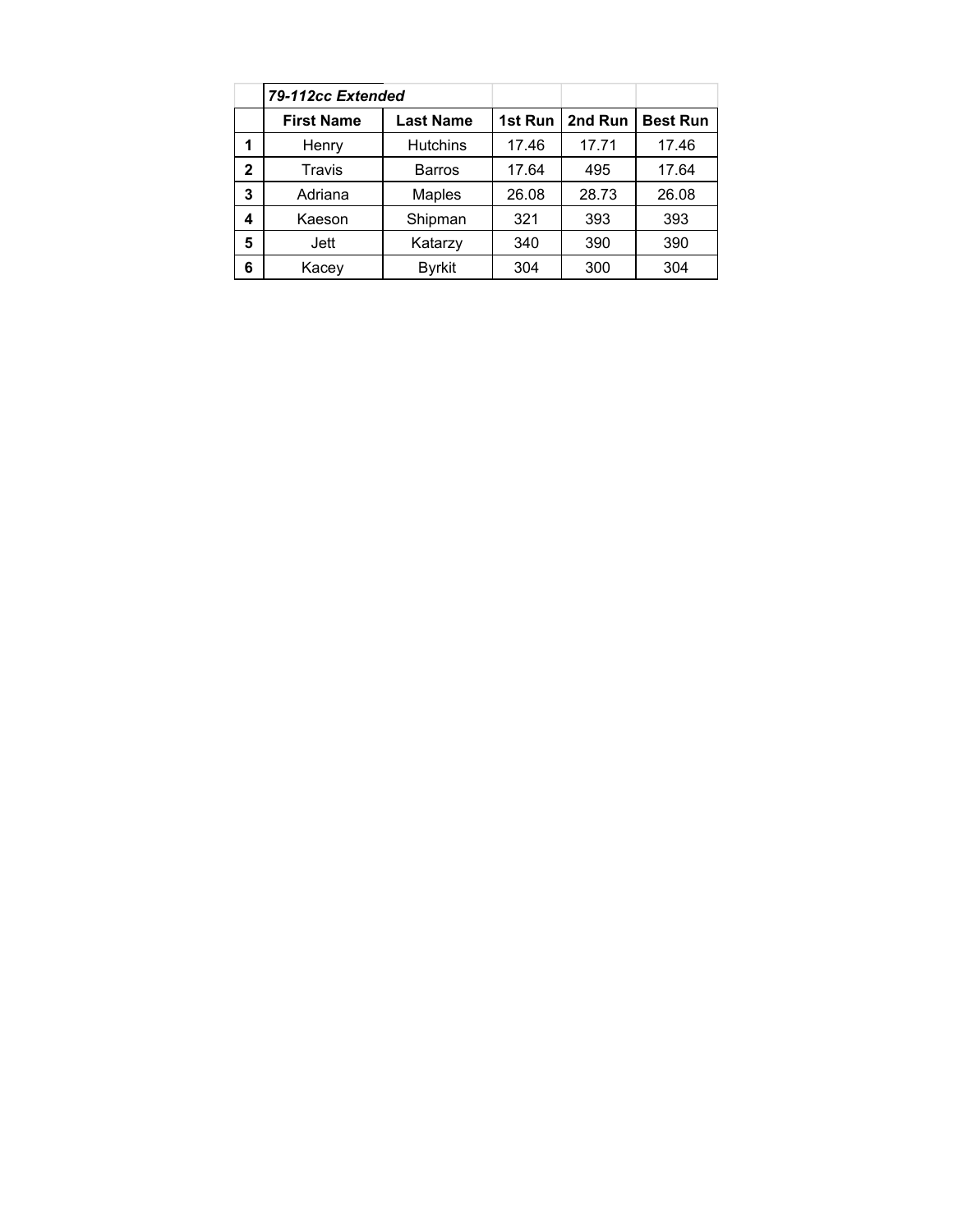| 251-550cc Women Extended |                  |       |                              |
|--------------------------|------------------|-------|------------------------------|
| <b>First Name</b>        | <b>Last Name</b> |       | 1st Run   2nd Run   Best Run |
| Natalie                  | Saylor           | 16.67 | 16.67                        |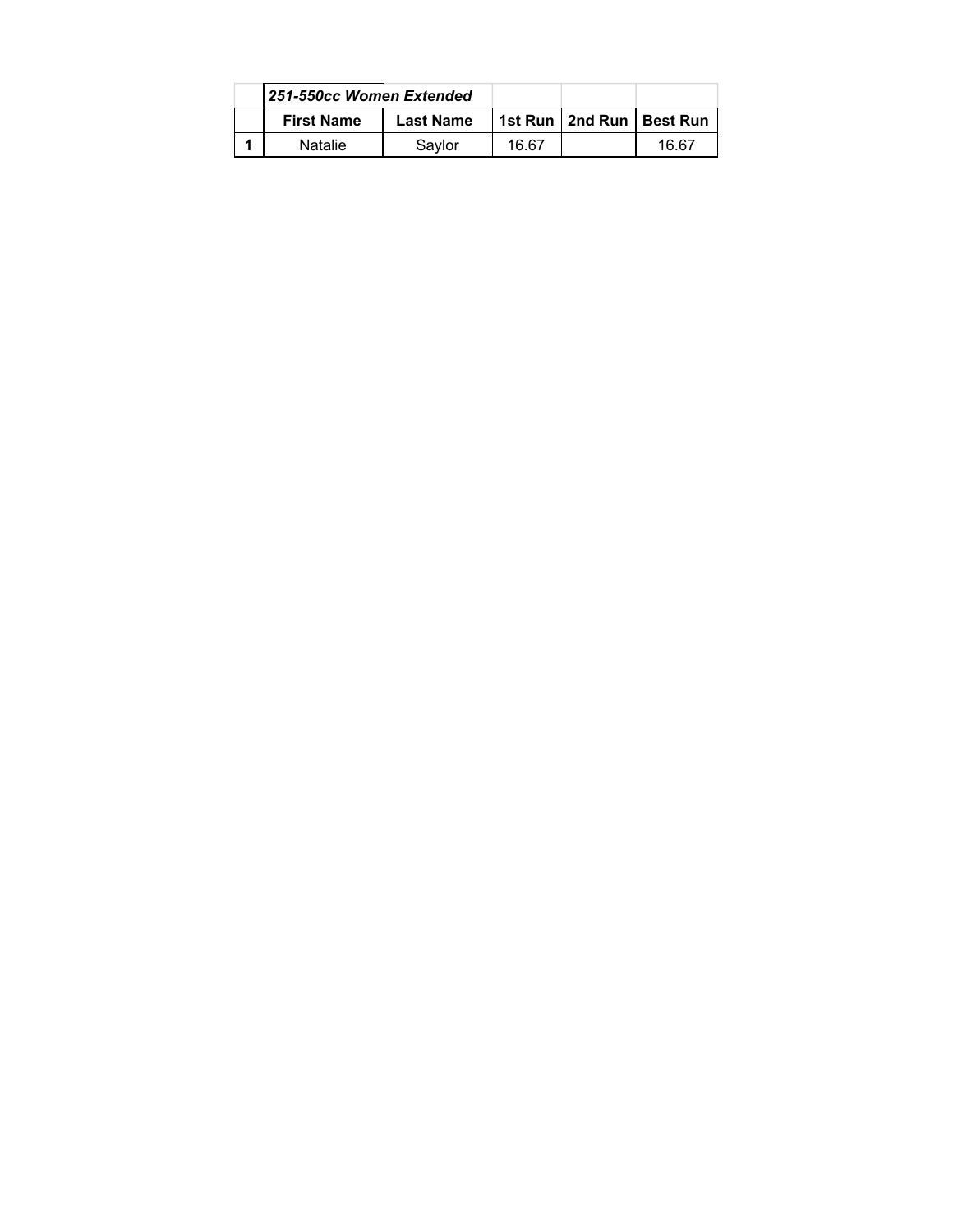|              | 125cc-250cc Extended |                  |         |         |                 |
|--------------|----------------------|------------------|---------|---------|-----------------|
|              | <b>First Name</b>    | <b>Last Name</b> | 1st Run | 2nd Run | <b>Best Run</b> |
| 1            | Jon                  | Wolfson          | 18.7    | 16.09   | 16.09           |
| $\mathbf{2}$ | Isaiah               | <b>Bartlett</b>  | 19.22   | 19.49   | 19.22           |
| 3            | Gabriel              | Gaspar           | 20.34   | 23.21   | 20.34           |
| 4            | Jake                 | Jackson          | 441     | 21.45   | 21.45           |
| 5            | Jacob                | Pollinger        | 24.57   | 492     | 24.57           |
| 6            | Travis               | <b>Barros</b>    | 207     | 258     | 258             |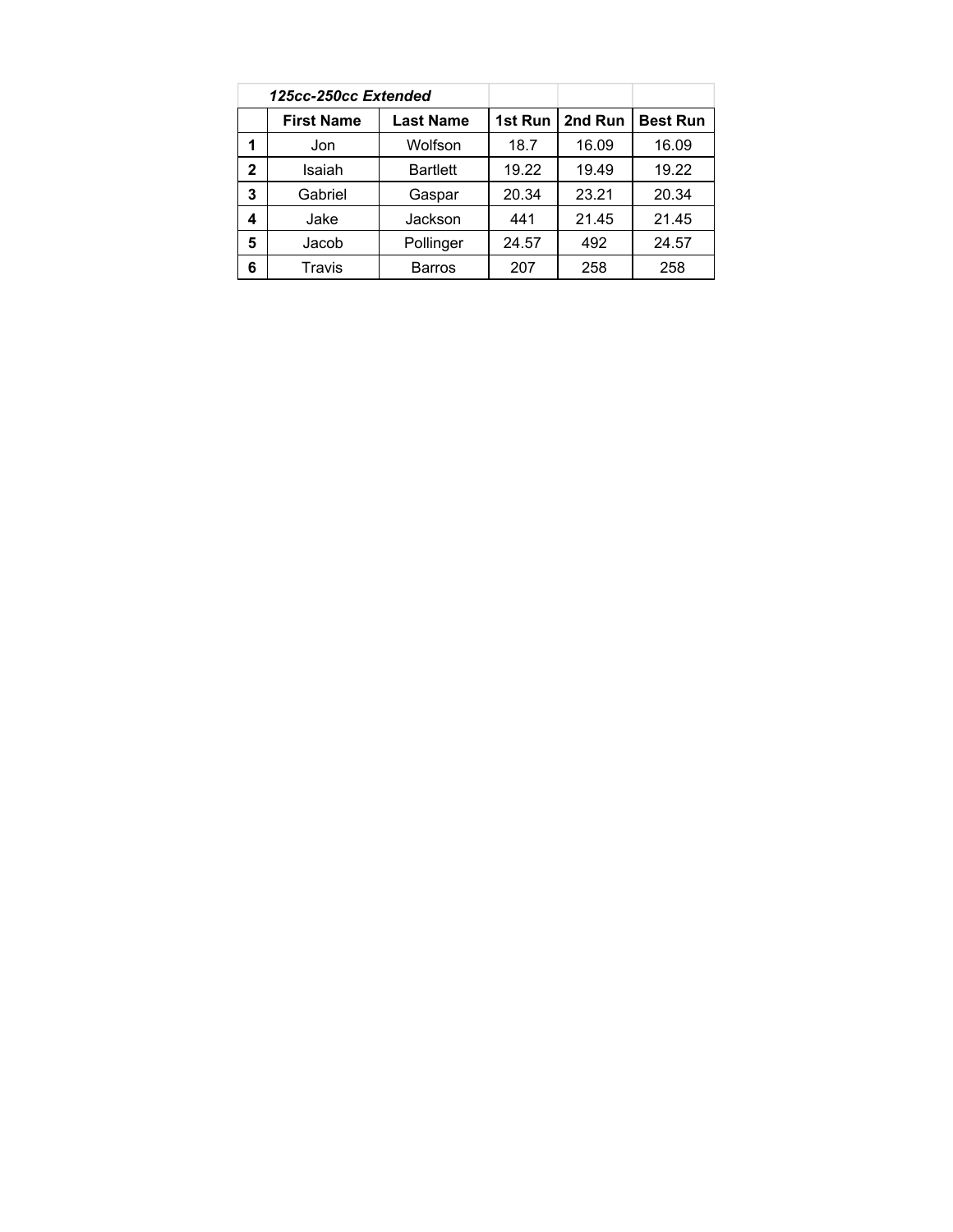|                  | 251cc-450cc Extended |                  |         |         |                 |
|------------------|----------------------|------------------|---------|---------|-----------------|
|                  | <b>First Name</b>    | <b>Last Name</b> | 1st Run | 2nd Run | <b>Best Run</b> |
| 1                | Jon                  | Wolfson          | 13.61   | 13.72   | 13.61           |
| $\overline{2}$   | Natalie              | Saylor           | 16.40   | 15.70   | 15.70           |
| 3                | <b>Travis</b>        | Zischka          | 16.22   | 16.66   | 16.22           |
| $\boldsymbol{4}$ | <b>Nick</b>          | Vandenbrock      | 16.95   | 17.29   | 16.95           |
| 5                | <b>Trever</b>        | Roland           | 17.96   | 16.95   | 16.95           |
| 6                | Ryan                 | Petersen         | 17.04   | 18.05   | 17.04           |
| $\overline{7}$   | Dakota               | Strand           | 21.70   | 17.15   | 17.15           |
| 8                | Dan                  | Spray            | 339'    | 17.54   | 17.54           |
| 9                | Patrick              | Larraburu        | 17.62   | 19.34   | 17.62           |
| 10               | Jeremy               | Soiland          | 18.21   |         | 18.21           |
| 11               | Robert               | Farrow           | 18.22   | 20.05   | 18.22           |
| 12               | Joey                 | Giangrasso       | 20.37   | 18.42   | 18.42           |
| 13               | Isaiah               | <b>Bartlett</b>  | 342'    | 19.94   | 19.94           |
| 14               | David                | Gondola          | 20.77   |         | 20.77           |
| 15               | Vern                 | <b>Baird</b>     | 21.19   | 21.48   | 21.19           |
| 16               | Austin               | Somavia          | 21.30   | 22.35   | 21.30           |
| 17               | Alex                 | Gonzalez         | 369.00  | 22.94   | 22.94           |
| 18               | John                 | Frietas          | 27.31   |         | 27.41           |
| 19               | Jacob                | Pollinger        | 369'    | 451'    | 451'            |
| 20               | <b>Nick</b>          | <b>Bradley</b>   | 297'    | 348'    | 348'            |
| 21               | Ryan                 | Ciaramitraro     | 210'    | 165'    | 210'            |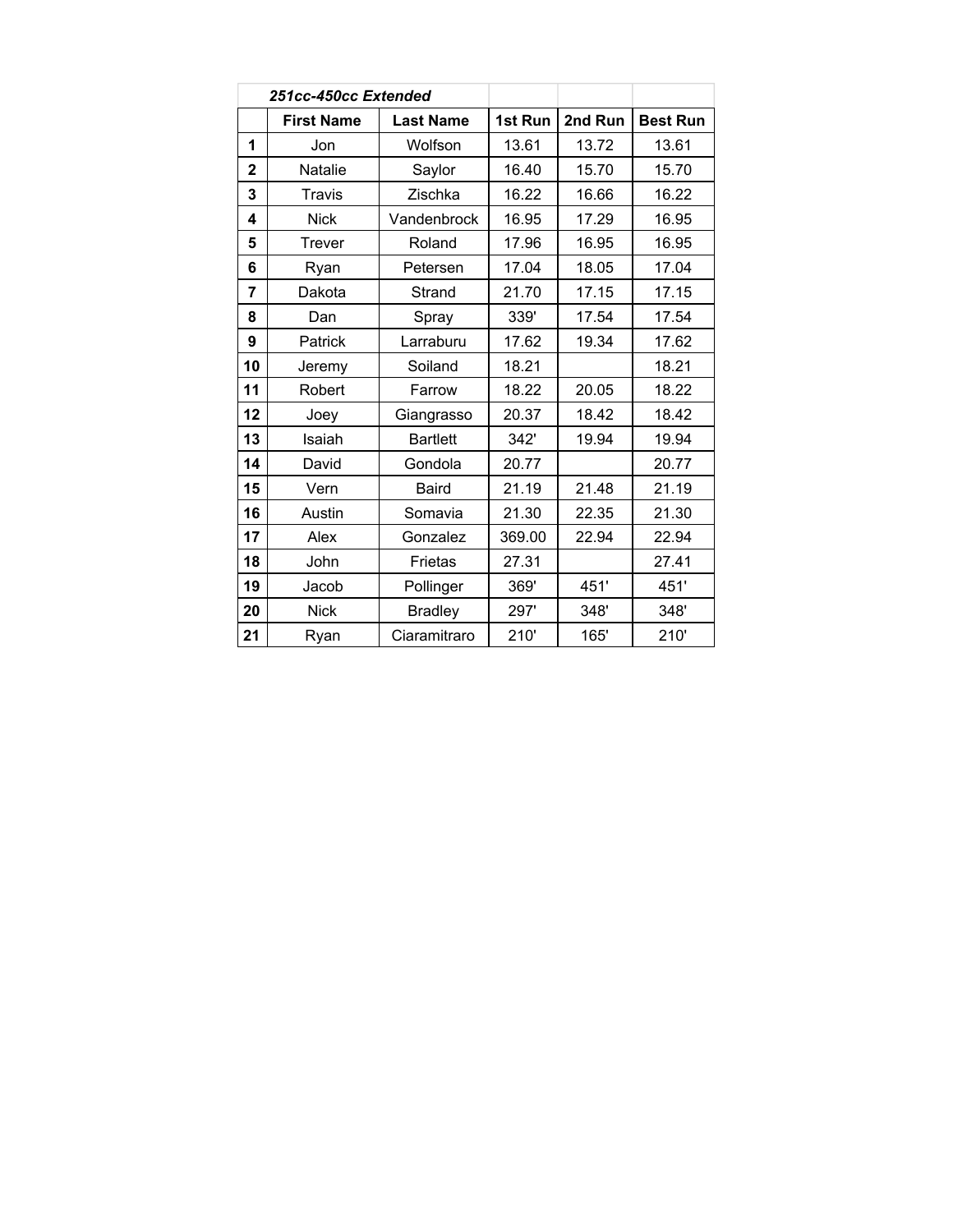|                | 451cc-700cc Extended |                  |         |         |                 |
|----------------|----------------------|------------------|---------|---------|-----------------|
|                | <b>First Name</b>    | <b>Last Name</b> | 1st Run | 2nd Run | <b>Best Run</b> |
| 1              | Jon                  | Wolfson          | 16.66   | 14.41   | 14.41           |
| $\overline{2}$ | Kyler                | <b>Barnard</b>   | 15.76   | 18.33   | 15.76           |
| 3              | Carson               | Anderson         | 18.36   | 16.31   | 16.31           |
| 4              | Tom                  | Iverson          | 16.35   | 19.71   | 16.35           |
| 5              | Shawn                | Adkins           | 17.11   | 17.16   | 17.11           |
| 6              | Jeremy               | Soiland          | 18.28   | 18.11   | 18.11           |
| 7              | David                | Gondola          | 303.00  | 19.43   | 19.43           |
| 8              | William              | Wallace          | 19.90   | 19.53   | 19.53           |
| 9              | Dan                  | Spray            | 19.57   | 21.14   | 19.57           |
| 10             | Ben                  | <b>Buserwini</b> | 19.58   | 19.73   | 19.58           |
| 11             | John                 | <b>Freitas</b>   | 19.75   | 19.71   | 19.71           |
| 12             | <b>Brian</b>         | Smith            | 438.00  | 20.75   | 20.75           |
| 13             | Justin               | Nelson           | 21.07   | 22.44   | 21.07           |
| 14             | Zachary              | Gaspar           | 564.00  | 27.74   | 27.74           |
| 15             | Natalie              | Saylor           | 29.12   | 582.00  | 29.12           |
| 18             | <b>Nick</b>          | Vandenbrock      | 518.00  | 450.00  | 518.00          |
| 17             | Richard              | Maestas          | 324.00  | 291.00  | 324.00          |
| 16             | Dakota               | Strand           | 258.00  |         | 258.00          |